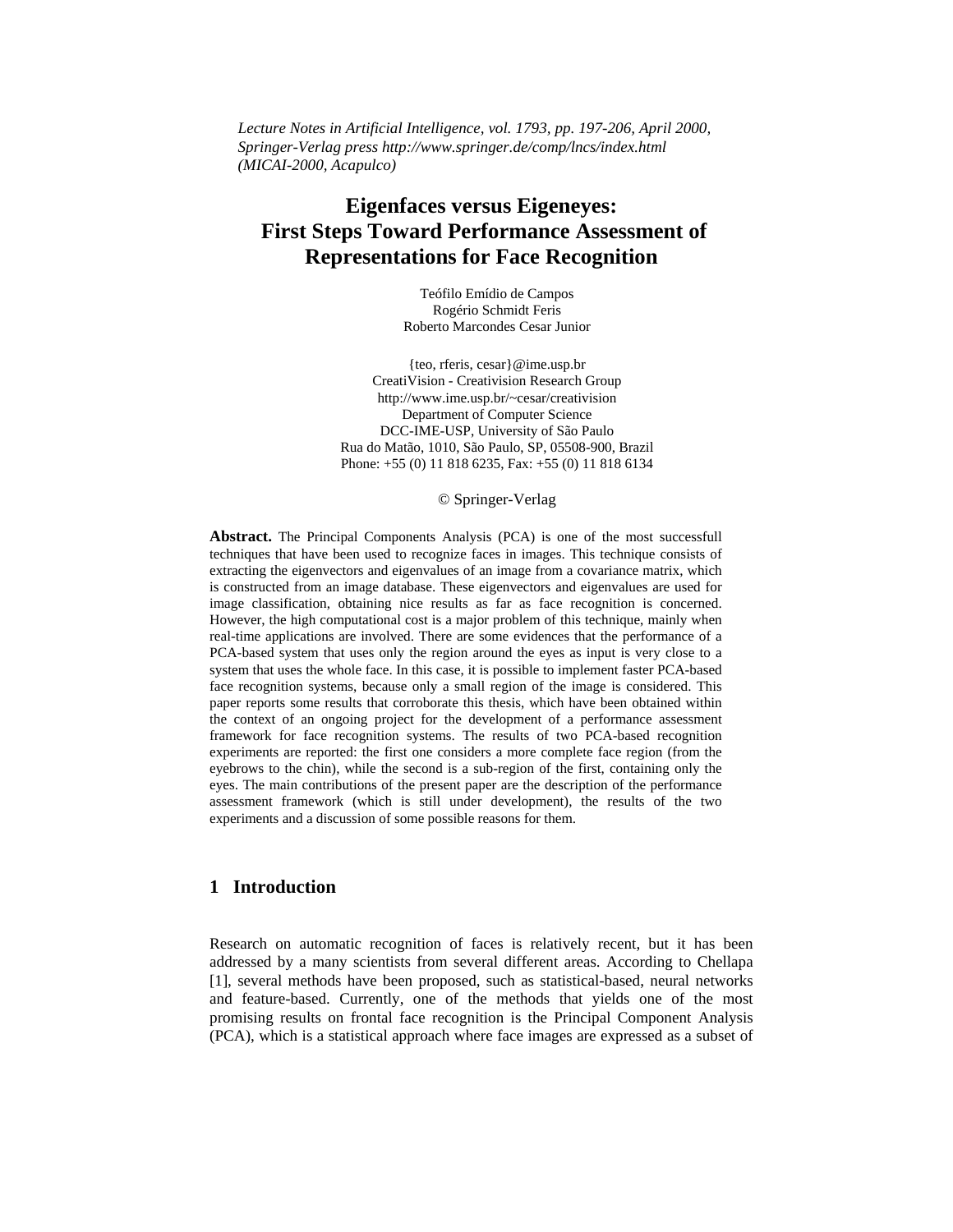their eigenvectors, hence called *eigenfaces*. This representation is used together with some classification technique for face recognition, e.g. a neural network. Next section discusses with more detail this technique.

Despite the nice results that can be obtained, this technique has the disadvantage of being computationally expensive because all pixels in the image are necessary to obtain the representation used to match the input image with all others in the database. This paper presents the experiments and the results of an approach that aims at reducing the computational effort of this approach. This technique is discussed below.

Some researchers have used eigenfaces and other eigenfeatures in order to perform recognition. The term *eigenfeature* has been used by Baback in [2], referring to the application of PCA in restricted areas of the image in order to obtain the main components of feature points of the face, such as the mouth (eigenmouth), the nose (eigennose), and the eyes (eigeneyes). In this sense, Brunelli's work [3] presents some interesting results. The results reported in that work obtained using a template covering only the eyes region are surprisingly better than the results obtained using a template that covered the whole face. Baback [2] has also obtained better results with eigenfeatures that included the eyes, the nose and the mouth than with eigenfaces.

The experiments reported here belong to a broader project aiming at the establishment of a performance assessment framework for face recognition problems. In this context, the results presented here have been obtained to either confirm or reject the results achieved by Brunelli in a PCA-based system, but using a different image database and specific preprocessing. The difference between this work and Baback's is that the present experiments only consider the eyes. As it will be seen, the present results corroborate those works, thus paving the way for the implementation of PCA-based face recognition systems that are faster and more efficient, due to the fact that they consider a smaller window.

The next section describes a PCA-based recognition system. We then describe the face image database used and the generation of the data for the training the classifier and testing. Section 4 shows the obtained results. We then move on to discuss the results and future work. The last section presents this work's conclusions.

#### **2 Methodology**

The experiments require that the sub-images (face and eyes region) be extracted from the original images. In order to improve PCA classification, the segmented images are normalized so that the face and the eyes images are of the same size. The obtained images are then used to train the PCA system, and to perform the classification tests. This section describes these procedures, namely the Principal Components Analysis system, and the image database formation.

#### **2.1 Image Database**

The image database adopted is composed of sixteen images of adult people; lots of them wear glasses, moustache and/or a beard. There are also major variations in their hair lengths. Most men are white, but there are also other ethnic groups present. Moreover, the face images may vary with respect to illumination, face expressions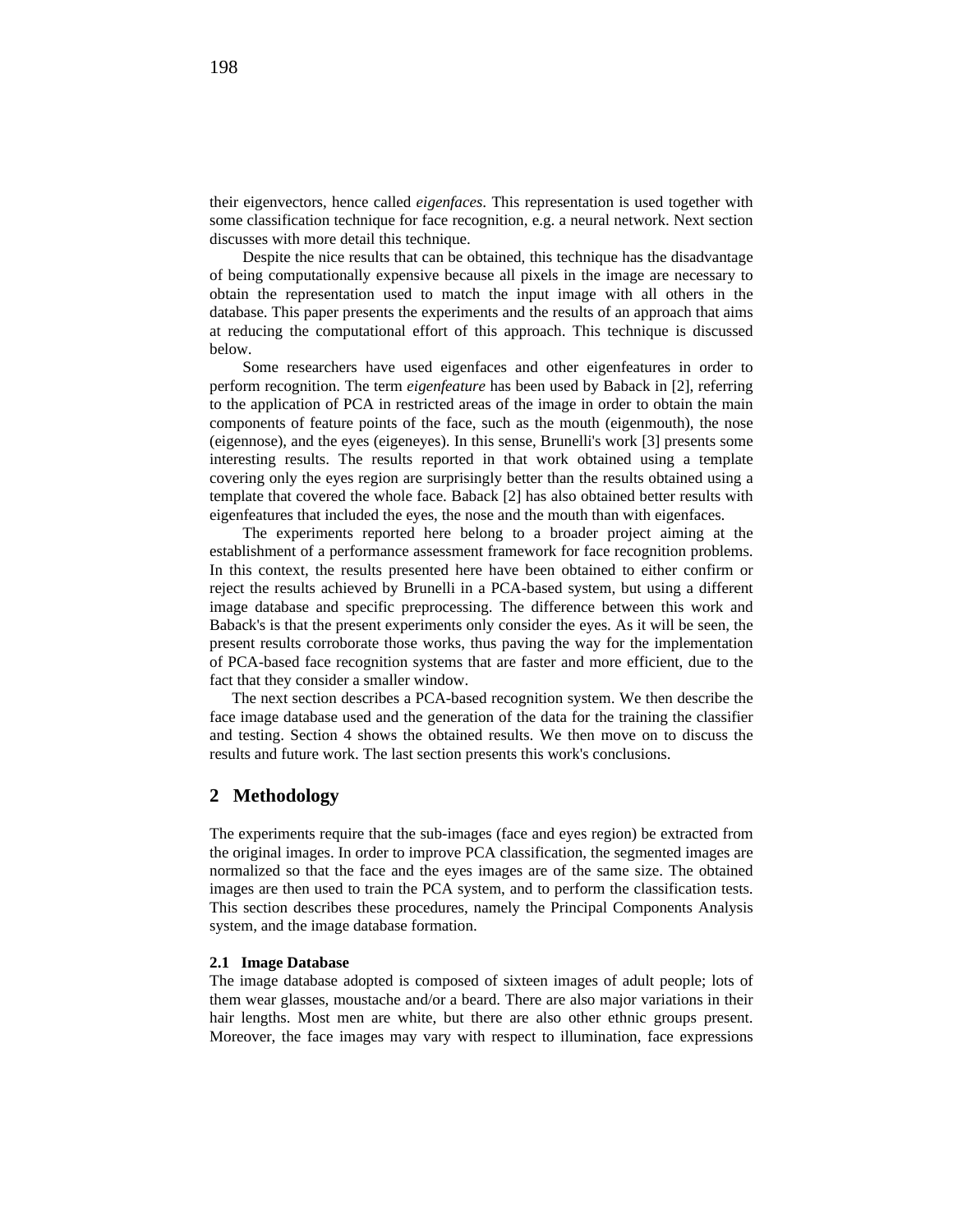and pose. Nevertheless, in all the considered images the two eyes are visible, i.e. There is no image with self-occlusion problems, as it would be the case for profile images.

The database has six different images for each person. Two tests have been carried out, the first one had been made using three images to train the system, and one test image; and another one using five images in the set of training for each person and one for testing. Tests with images belonging to the training set have also been performed.

The training set has been chosen randomly from the available images of each person. If we choose only "nice" images for the training set, the performance of the recognition system would decrease [4], because if that was the case, then the classification algorithm would have more difficulties in classifying faces with different pose, facial expression or different illumination conditions.

In the case of the tests with the region of the eyes, the images are generated from the original database. Such images are hand-cropped from the original face images so that only the region from the eyebrows down to a little below of the eyes are taken into account. On the other hand, in the full-face images, only the region that encloses from the forehead until the chin is actually used and, therefore, the hair is not considered in these tests.

As it has been commented above, both images sets (eyes and faces) have been hand-cropped. An alternative to this approach would be to adopt automatic methods for detecting feature points in faces (such as [7, 8 and 9]). Nevertheless, there is no well-established, general and really reliable algorithm for performing this task, which has motivated the use of hand-cropped images.



Fig. 1. Example of images used in the training phase.



**Fig. 2.** Example of test image.

Therefore, the image database is composed of 192 images of 16 people, being 96 images of faces and 96 of eyes and each person being represented by four different images of eyes and face. The systems are trained independently with respect to the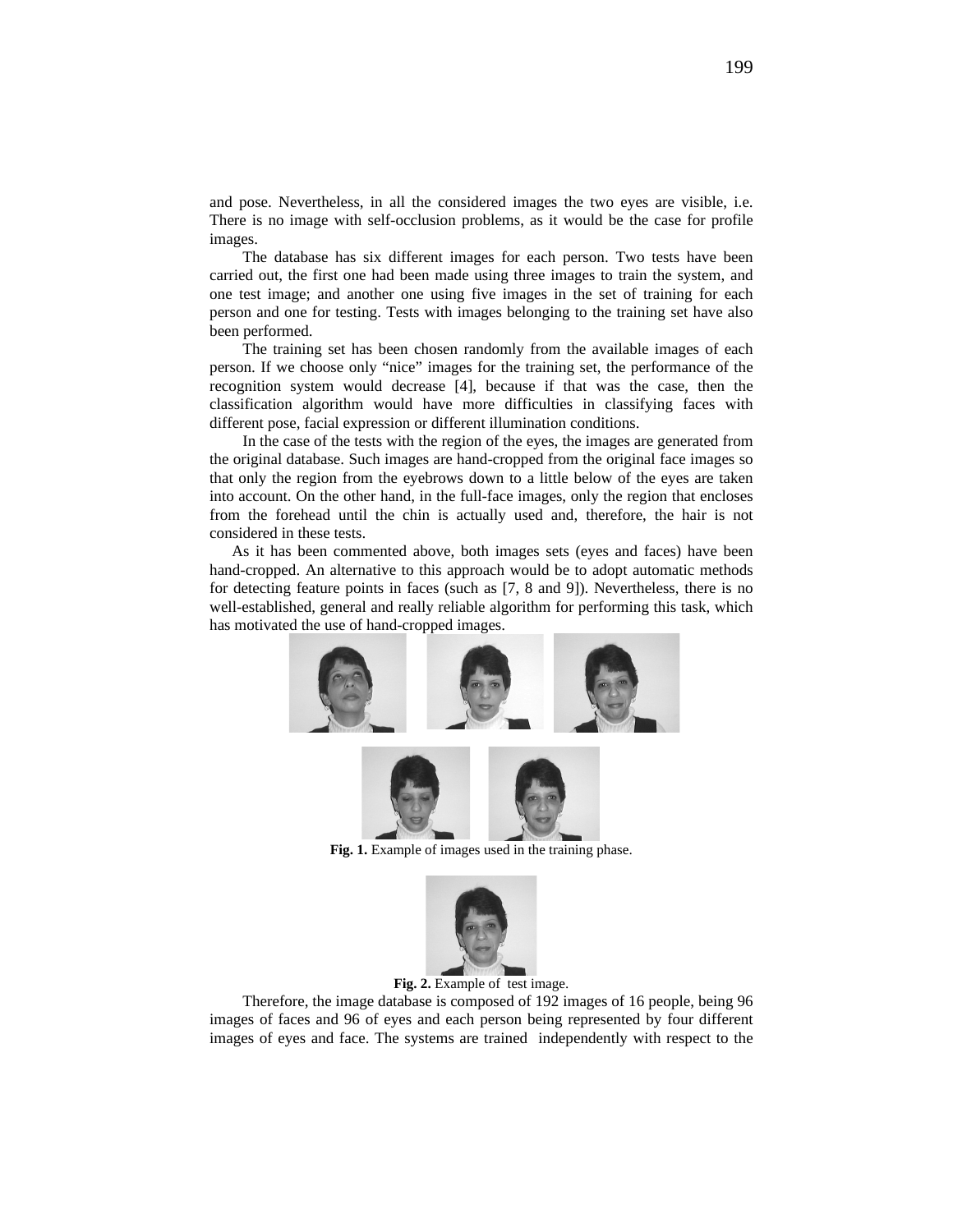eyes and the faces.

The original image resolution is 512 x 342 pixels with 256 gray levels. After the segmentation and normalization (described in section 2.3), both the images of eyes and of faces have been represented with resolution of 64 x 64, with 256 gray levels.

The figure 1 shows some examples of images from the database. Figure 1 shows the images used in the training set while figure 2 presents the test image.

#### **2.2 Segmentation and Normalization**

As it has already been commented, each image has been hand-cropped in order to generate two sub-images: *img1*, corresponding to the eyes region, and *img2*, encompassing the eyes, nose, mouth and part of the chin. An interactive program using specially developed GUI has been implemented. In this program, the human operator firstly clicks on the center of the left and of the right iris. From the obtained iris coordinates, the image is rotated so that the line between the two points become horizontally oriented. Next, the sub-images *img1* and *img2* are automatically cropped based on the distance between the eyes (i.e. the distance between the marked iris centered points). Therefore, let *d* be the distance between the clicked points. *img1* (the eyes image) is of size 0.65*d* x 1.8*d* pixels, with the clicked points being located at line 0.4*d*, which implies that *img1*encloses a larger region above the in-between iris line, including the eyebrows, as desired. *img2* is obtained in an analogous way, except that it has 2.15*d* rows. These proportions have been found empirically after some experiments with the original face database.



**Fig. 3.** Example of the pre-processing steps (from top to bottom and left to right): (a) original image  $(512x342)$ ; (b) result of the rotation and the segmentation of the face region; (c) resulting eyes region; (d) resizing of the face image; (e) resizing of the eyes region (both with 64x64 pixels).

Finally, because the Principal Components Analysis involves some multiplication of arrays, it is important that normalize the size of all images. This is done by resizing all images to 64 x 64 pixels. This final image size has been chosen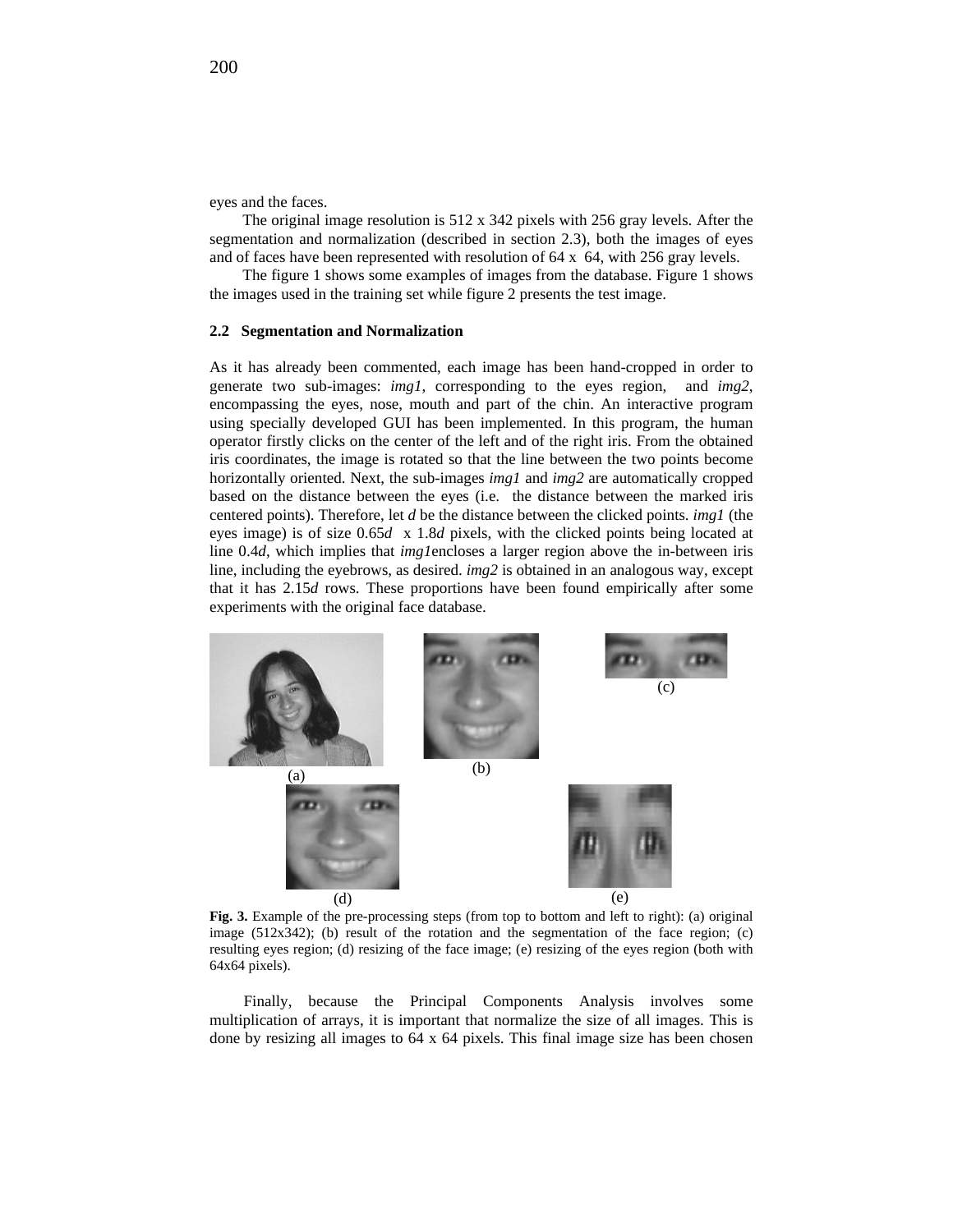because of the trade-off between computational cost and minimum resolution in order to guarantee that information about eyes, nose and mouth is not lost in too small image versions. Figure 3 shows the results of the segmentation and normalization processes for an image from the database.

#### **2.3 Obtaining the Feature Spaces for Eyes and for Faces**

In the first step of PCA, each 2D image is transformed in a 1D vector by appending the second image line after the first, followed by the third line, the fourth, and so on. The length of the obtained vector is  $w h$ , where  $w$  and  $h$  are the number of columns and rows of the input image, respectively (recall that, in the case of the experiments of this paper,  $w = h = 64$ ). Therefore, each image is represented as a vector of a (*w*) *h*)-dimensional space.

In the present case, when a set of face images are expressed in the above vectorlike representation, the corresponding vectors tend to form clusters in the vector space, because of the common visual features of these images (eyes, nose, mouth,...). PCA allows the representation of each face (a point in the aforementioned vector space) by a few components that are necessary to distinguish between faces of different people. A database is formed from the training set of each person, and recognition is achieved by assigning the input face (to be recognized) to a specific class (person) by proximity of these representation components. This idea is applied both for the eyes-based and the face-based recognition.

#### **2.4 The Principal Components Analysis System**

To compute the principal components of faces or eyes we must do the following steps. First, we have to get the *L* first principal components of the image database. The principal components considered are the eigenvectors of the covariance matrix *W*. This matrix are taken from this product:  $W = X \times X'$ , where *X* is the array constructed from the database, in with each column of *X* is a vector of an image described on the previous sub-section, and  $X'$  is the transposition of the matrix *X*.

In this context, the first eigenvector of *W* is oriented in the direction of the largest variance among the faces, and it corresponds to an "average face" or an "average eye", because this vector have features shared to all the pictures. Therefore, it seems like a blurred face image. This blurring effect occurs because of the variations between the pictures. The second eigenvector of W characterizes the face features that are different from the first eigenvector, the third characterizes the points that are different from the two others eigenvectors, and so on. The eigenvectors are orthogonal to each other. It is important to note that the eigenvectors are sorted according to their respective eigenvalues, that is, the first eigenvector has the largest eigenvalue. The number of eigenvectors used by the classifier is fundamental the recognition rate and execution time of the sorting. The recognition rate was tested varying the number of eigenvectors and the results are described later.

A PCA-based system can be implemented by using a self-associative memory or a statistical classifier. In the case of the face recognition system by a neural network, each element of the described vector in the previous sub-section is input for the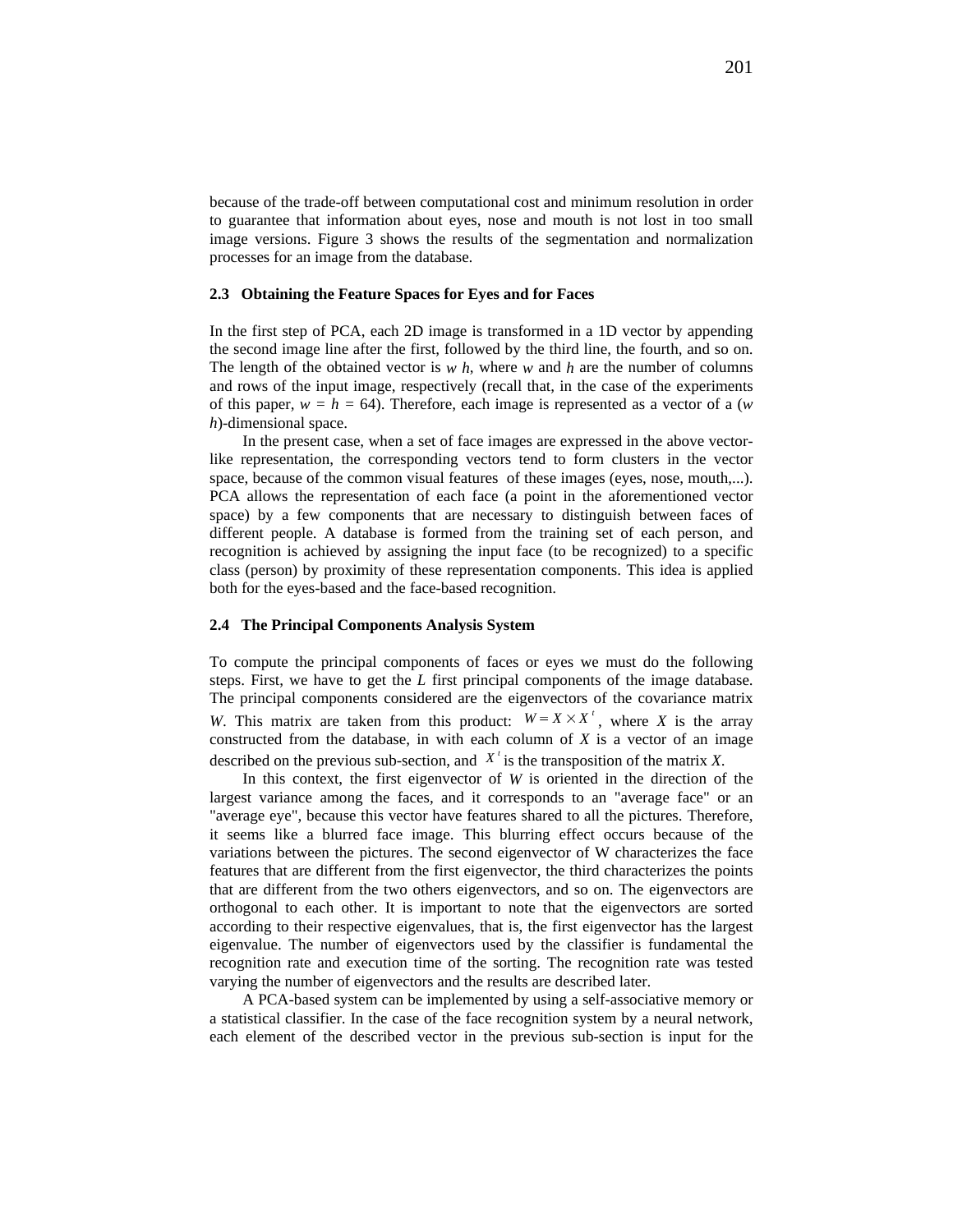classifier and each neuron has an output that contains a reconstructed pattern. The weights of this network are gotten from the matrix *W*.

In the statistical classifier approach, *W* it is treated as a covariance matrix that is used to create a spatial basis where the covariance among its elements is minimal. In this sense, it is possible to obtain reduction of the faces or eyes basis. Therefore, we can recover an image through an input image by doing some matrix computations. The computational cost of this technique is less than the neural network approach, but it has a larger error rate. More details about PCA can be found in Romdhani [ 4 ] and Valentin [5]. The figure below shows some (four) of the eigenvectors of the image database, that has 150 images from 15 persons (10 images per person).



**Fig. 4.** Images of the first four eigenvectors with their respective eigenvalues of the faces database (above) and eyes database (below), which have been created using 150 images from 15 people (10 images per person: 5 face images and 5 eye images).

Figure 5 (in the next page) shows some examples of faces reconstructed thru the matrix *W*, that was obtained from the training image base described above.

#### **2.5 Tests**

As mentioned in section 1, the aim of the tests is to obtain a comparative study between person recognition using images that only contain the region of the eyes and images with the whole face.

Both tests have been done using the same recognition system based on PCA, the same image database, and the training and test sets corresponding to the same original images. The recognition rate of the system is adopted as the comparative criterion to analyze the results. Next section presents a discussion of our preliminary results.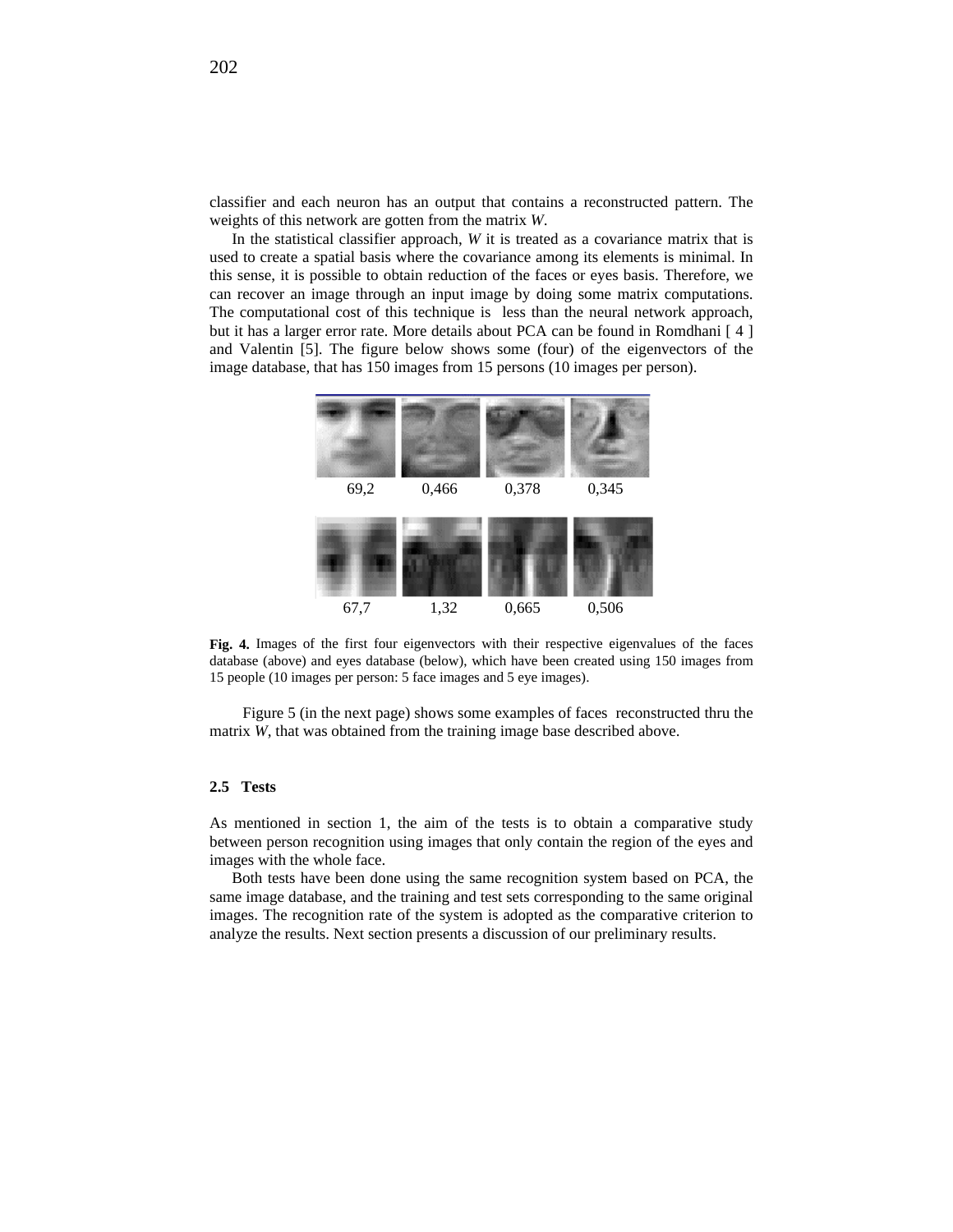

**Fig. 5.** a, b and c: face images; d, e and f: respective eye images. a-1, b-1, c-1, d-1, e-1 and f-1: original images; a-2, b-2, c-2, d-2, e-2 and f-2; reconstructed images. The reconstruction was done trhu the covariance matrix of a PCA system trained with 15 persons, 6 images per person.

# **3 Preliminary Results**

As it has been noted before, the present work presents the current (preliminary) results of an ongoing performance assessment project. Section 4 presents a description of the future developmetns of the project.

Table 1 contains the results obtained by the experiments done with 16 people images. In this test set, we have used 3 images per person in the training set and 1 image per person in the test set. The results shown below was taken with training and test sets without intersection.

| $w$ rui $v$ miages per person. |             |              |
|--------------------------------|-------------|--------------|
| Number of                      | <b>Eyes</b> | <b>Faces</b> |
| Eigenvectors                   |             |              |
| 3                              | 25,00       | 31,25        |
| 4                              | 25,00       | 37,50        |
| 5                              | 50,00       | 37,50        |
| 10                             | 56,25       | 37,50        |
| 13                             | 62,50       | 43,75        |
| 15                             | 62,50       | 43,75        |
| 24                             | 62,50       | 43,75        |
| 48                             | 62,50       | 43,75        |

**Table 1.** Recognition rate (%) of the PCA system using eyes and face. The training was done with 3 images per person.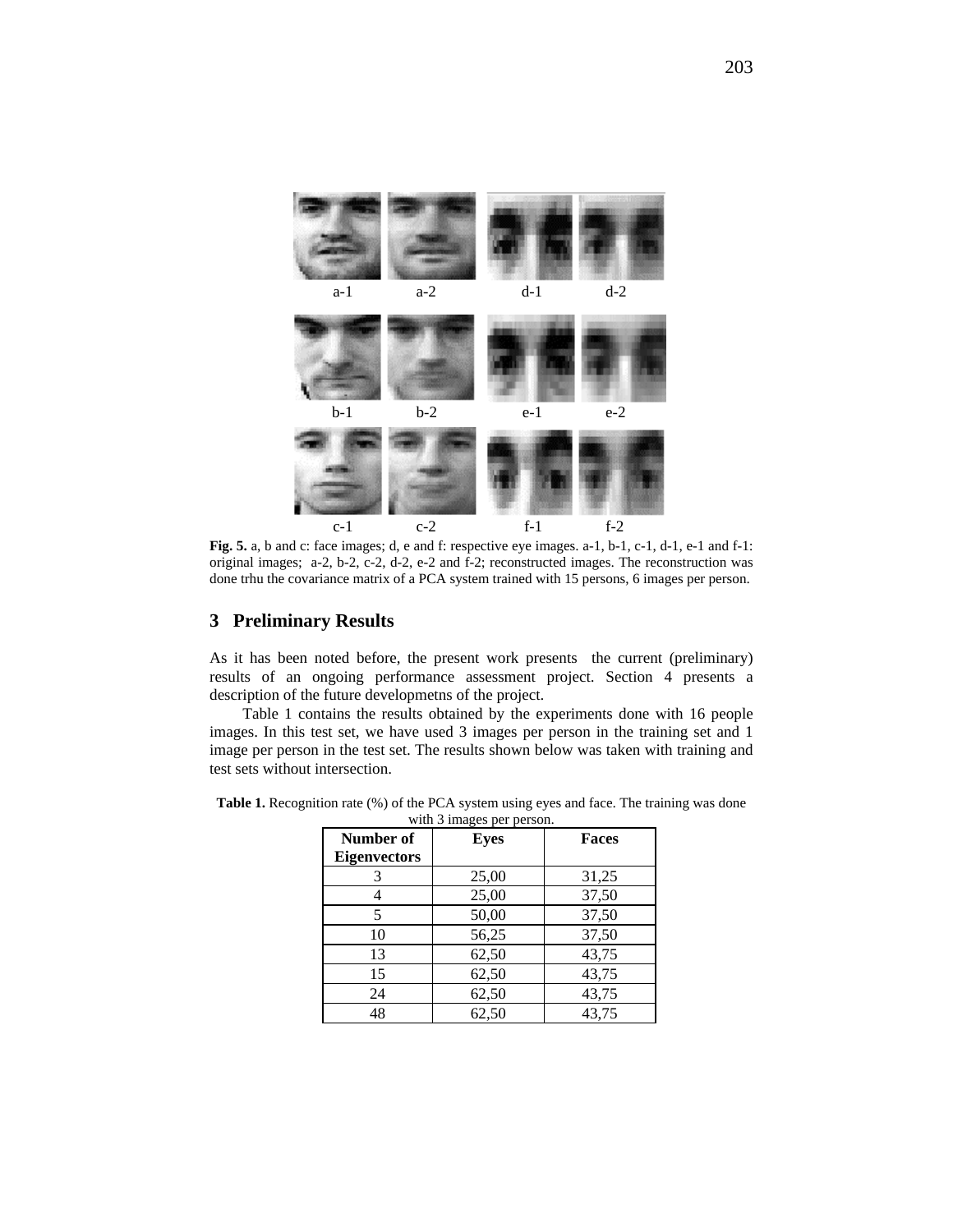The above results show a poor performance because of the limited number of samples of the training set for each person. In order to improve the results, some experiments using a larger training set have been carried out, and Table 2 shows some results for this case. Here we used images from 15 people, 5 images per person in the training set and 1 image per person in the test sets.

**Table 2.** Recognition rate (%) of the PCA system using eyes and face. The training was carried out with 5 images per person.

| Number of<br><b>Eigenvectors</b> | Eyes  | Faces |
|----------------------------------|-------|-------|
|                                  | 40.00 | 46.67 |
| 15                               | 73.33 | 66,66 |

Note that, if the classifier uses more than four eigenvectors, the performance of the eye recognition system is superior to the face recognition system. Moreover, the recognition rate increases significantly for both classifiers when the training set size is increased. The better performance for the eyes based classifier can be explained by two main reasons. Firstly, the inclusion of the nose and mouth region can reduce the recognition performance because face expressions implies strong distortions in this region. Furthermore, the complexity of a recognition system increases with the number of used features. This fact implies that the number of objects required to train the classifier and measure its performance increases exponentially with the number of characteristics. Therefore, adding characteristics that are either noisy or highly correlated to each other may decrease the classifier's performance if a large enough training set is not available. This fact is well known in the pattern recognition research area and can be found in further detail in [6,10,11 and 12]. Despite the lack of a larger set of classes (people) used as input and of tests with different training set sizes, the results obtained so far corroborates this theory.

## **4 Conclusions**

This paper describes some results of a PCA-based recognition's technique applied to people recognition within the context of performance assessment. Tests with eigenfaces and eigeneyes were performed, and it was found that in most cases eigeneyes provide a superior recognition performance than eigenfaces.

In spite of eigeneyes have less information than eigenfaces, these obtained results are understandable because an increasing number of features also increases the complexity of the system. Although only a limited number of tests have been performed, the results show that images which contain only eyes are sufficient to obtain good results in face recognition. In fact, eyes differ considerably from person to person.

Observing the results, we conclude that faster face recognition systems based on PCA can be implemented by using eigeneyes instead of eigenfaces. It is easy to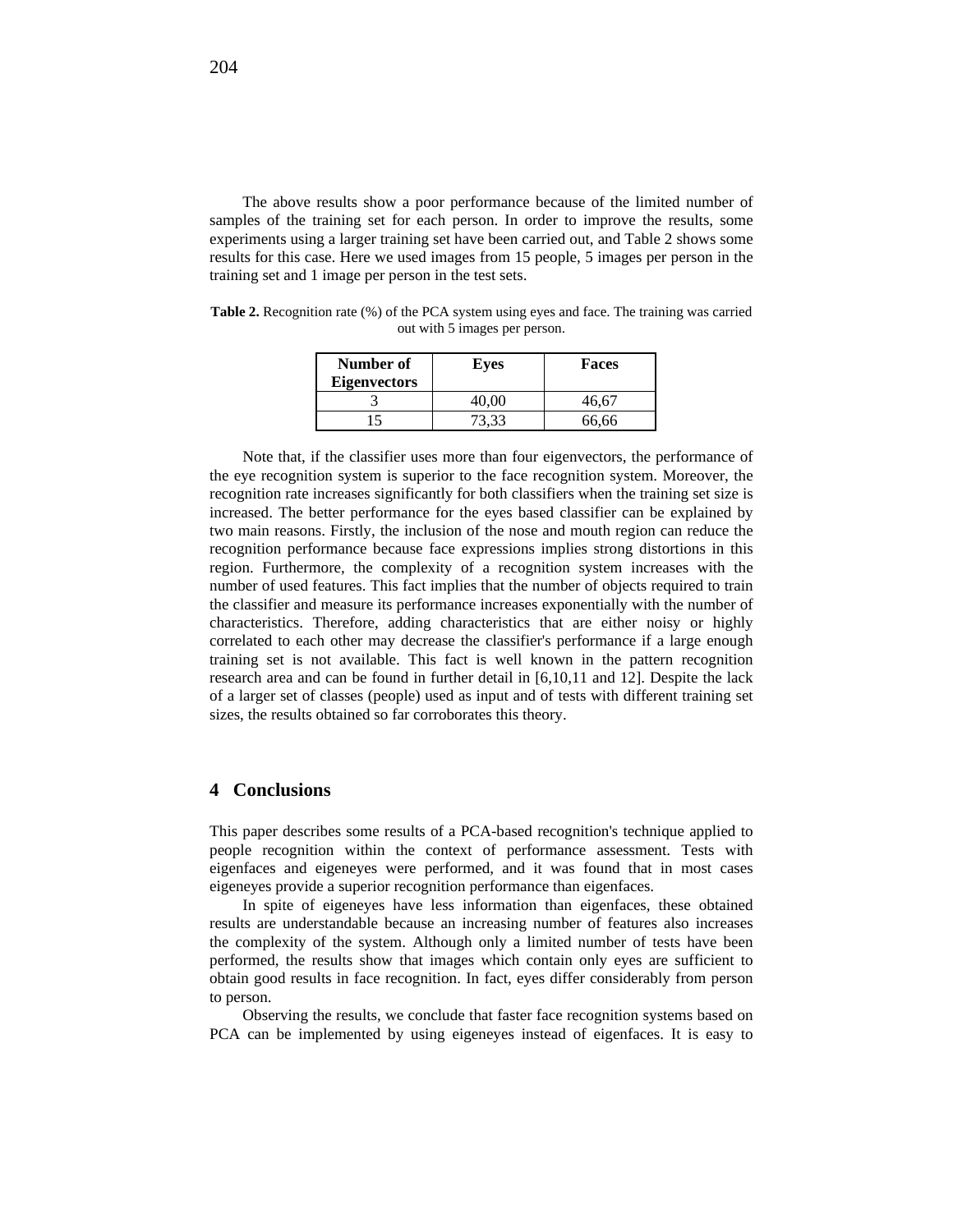realize that, in the pre-processing step, less computational effort can be required using only eye images, since the images can be smaller. Therefore, also the required training set is smaller when we use eigeneyes.

We are currently working to perform more tests considering variations in the number of eigenvalues and variations in the training set size. Furthermore, the number of people to be recognized will be increased, using face databases with variations in pose, facial expression and illumination. Therefore, more reliable results will be obtained. It is important to note that all these issues of representation for recognition are central to the ongoing research on face recognition by the vision community [12].

## **Acknowledgments**

Roberto M. Cesar Jr. is grateful to FAPESP for the financial support (98/07722- 0), as well as to CNPq (300722/98-2). Rogério Feris and Teófilo Campos are grateful to FAPESP (99/01487-1 and 99/01488-8).

We are grateful to Carlos Hitoshi Morimoto (IME-USP) for useful discussions.

## **References**

- [1] R. Chellappa, C. L. Wilson and S Sirohey, "Human and machine recognition of faces: a survey", *Proceedings of the IEEE*, vol. 83, no. 5, may 1995, pp 705-640.
- [2] B. Moghaddam and A. Pentland, "Face Recognition using View-Based and Modular Eigenspaces", *In: Proc. of Automatic Systems for the Identification and Inspection of Humans*, SPIE vol. 2277, July 1994.
- [3] R. Brunelli and T. Poggio, "Face recognition: features versus templates", IEEE Transactions on Pattern Analysis and Machine Intelligence, vol. 15, no. 10, pp. 1042-1052. October 1993.
- [4] S. Romdhani, "Face recognition using principal conponents analysis", *MSc Thesis, Department of Electronics and Electrical Engineering, University of Glasgow*, March 13th 1996.
- [5] D. Valentin, H. Abdi, A. J. O'Toole (in press)., "Principal component and neural network analyses of face images: Exploratinos into the nature of information available for classifying faces by Sex.", In C. Dowling, F.S. Roberts, P. Theuns, *Progress in Mathematical Psychology*. Hillsdale: Erlbaum.
- [6] K. R. Castleman, "Digital Image Processing", *Prentice-Hall*, Englewood Cliffs, NJ, 1996.
- [7] L. Silva, K. Aizawa, M. Hatori, "Detection and tracking of facial features." *In Proc. of SPIE Visual Communications and Image Processing'95* (VCIP'95), pp.2501/1161-2501/1172, Taipei, Taiwan, May. 1995. Awarded the SPIE (The International Society for Optical Engineering) Best student paper.
- [8] H. A. Rowley, S. Baluja, T. Kanade, "Neural Network based Face Detection.", *In IEEE Transactions on Pattern Analysis and Machine Intelligence*, vol. 20, no. 1, pp:23-38, January 1998.